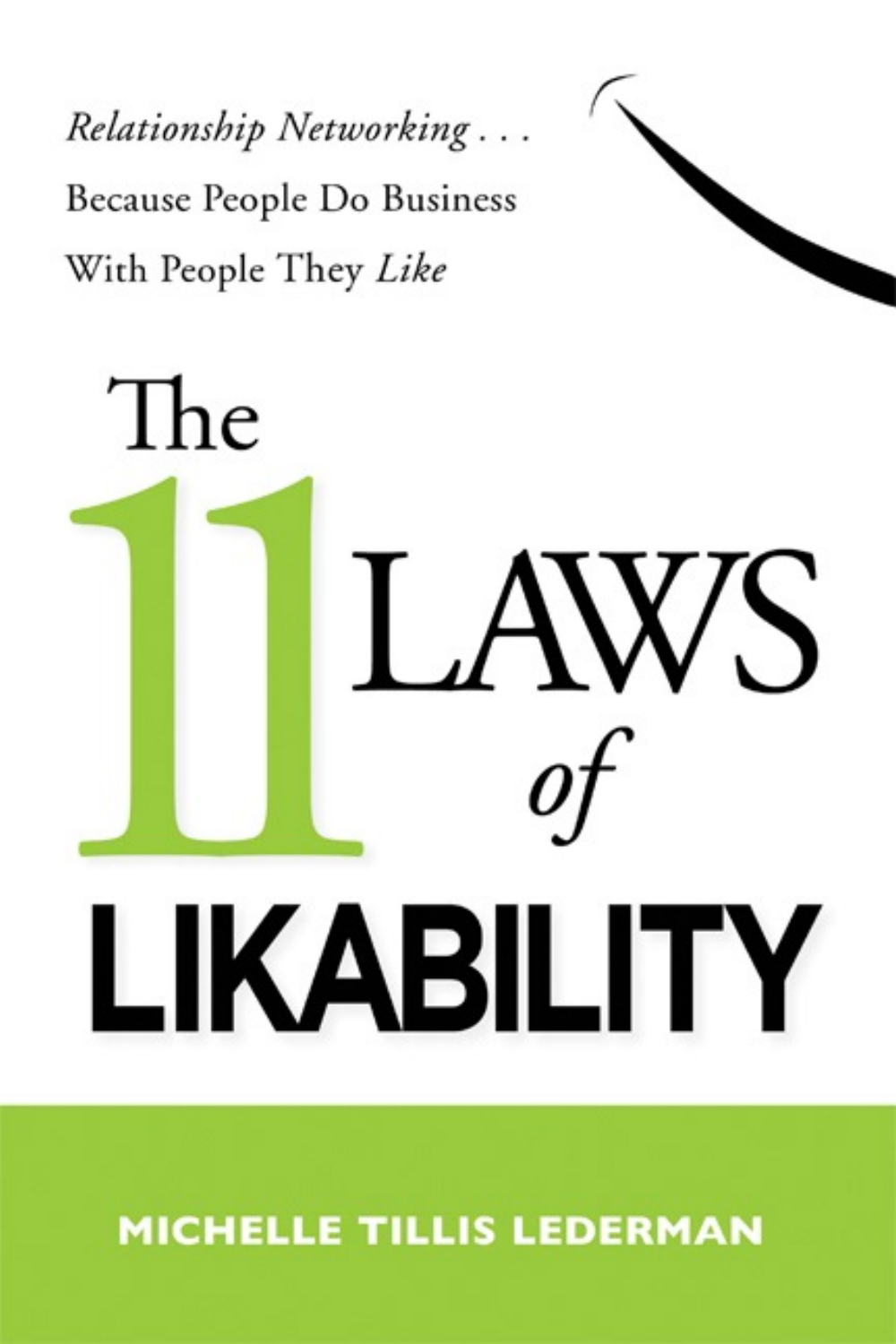## The 11 Laws of Likability

- 1. The Law of Authenticity: The real you is the best you.
- 2. The Law of Self Image: Before you can expect others to like you, you have to like you.
- 3. The Law of Perception: Perception is reality—how you perceive others is your reality about them, and the same is true for them of you.
- **The Sub Law of Law of First Impressions:** It is much easier to make a good first impression than change a bad one.
- 4. The Law of Energy: Energy is contagious! What we give off is what we get back.
- 5. The Law of Curiosity: Curiosity creates connections.
- 6. The Law of Listening: You have to listen to understand.
- 7. The Law of Similarity: People like people like them.
- **The Sub-Law of Association: People trust the sources they know best.**
- 8. The Law of Mood Memory: People are more apt to remember how you made them feel than what you said.
- 9. The Law of Familiarity: People feel comfortable with who and what they know.
- 10. The Law of Giving: Do because you can giving creates value.
- 11. The Law of Patience: Give it time, things happen.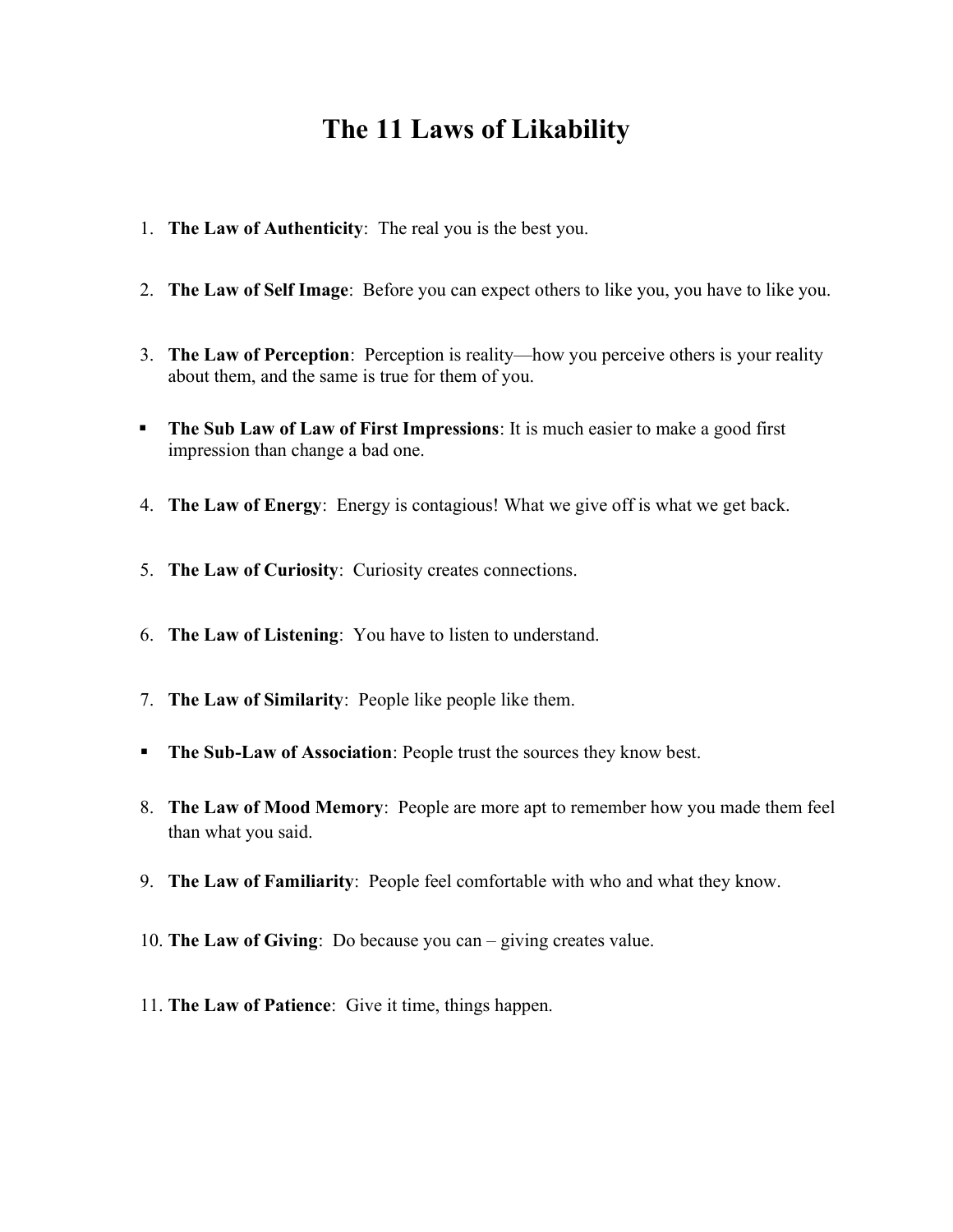#### The Real You Is the Best You—and the Most Likable!

# How to Live the Law of Authenticity for More Productive and Enriching Connections

From job interviews to working the crowd, business interactions can be stressful—and exhausting. Especially for people who try so hard to act like a serious, successful person.

Yet, the right way to interact with people—whether a prospective employer, several potential clients or donors, or a room full of fellow networkers—is what feels right for you.

"The real you is the best you, and it's the most powerful tool for forming real connections," assures Michelle Tillis Lederman, a specialist in enhancing interpersonal communications. "When you show your authentic self, people will respond in kind, laying the bedrock for mutual understanding, connections, and growth." In her new book, THE 11 LAWS OF LIKABILITY: Relationship Networking…Because People Do Business with People They Like (AMACOM; September 2011), Lederman offers the following tips for excelling in business interactions (and social interactions, too) by just being you:

- Identify what it means to be your authentic self. Pay attention to how you feel at the beginning of a new interaction and how you feel at the end of it. If you experience a sense of dread, ask yourself: What, exactly, provoked it? Is it a person, the task, or the environment? If you experience ease, ask yourself the same questions. Your answers should reveal information about the kind of experiences that prompt you to shy away from representing your true self, and those in which you feel effortlessly authentic.
- Take time to reconnect with your authentic self. When you're in a situation that is making you feel uncomfortable or disconnected, take a moment to ask yourself: Am I being me? If your answer is "No," then ask yourself, "Why?" Are you actively changing your behavior because of how you think you should act? Is there something about the situation that makes you feel inadequate or out of place? "Take a deep breath and reconnect with that part of you that feels authentic and honest," Lederman urges. "Conveying your genuine self will ground you regardless of the outcome."
- Cultivate the connections you *want* to have, not the ones you think you *should* have. The most valuable career-sustaining network is the one made up of people who not only respect you, but also genuinely like you. "Build relationships with the people you enjoy,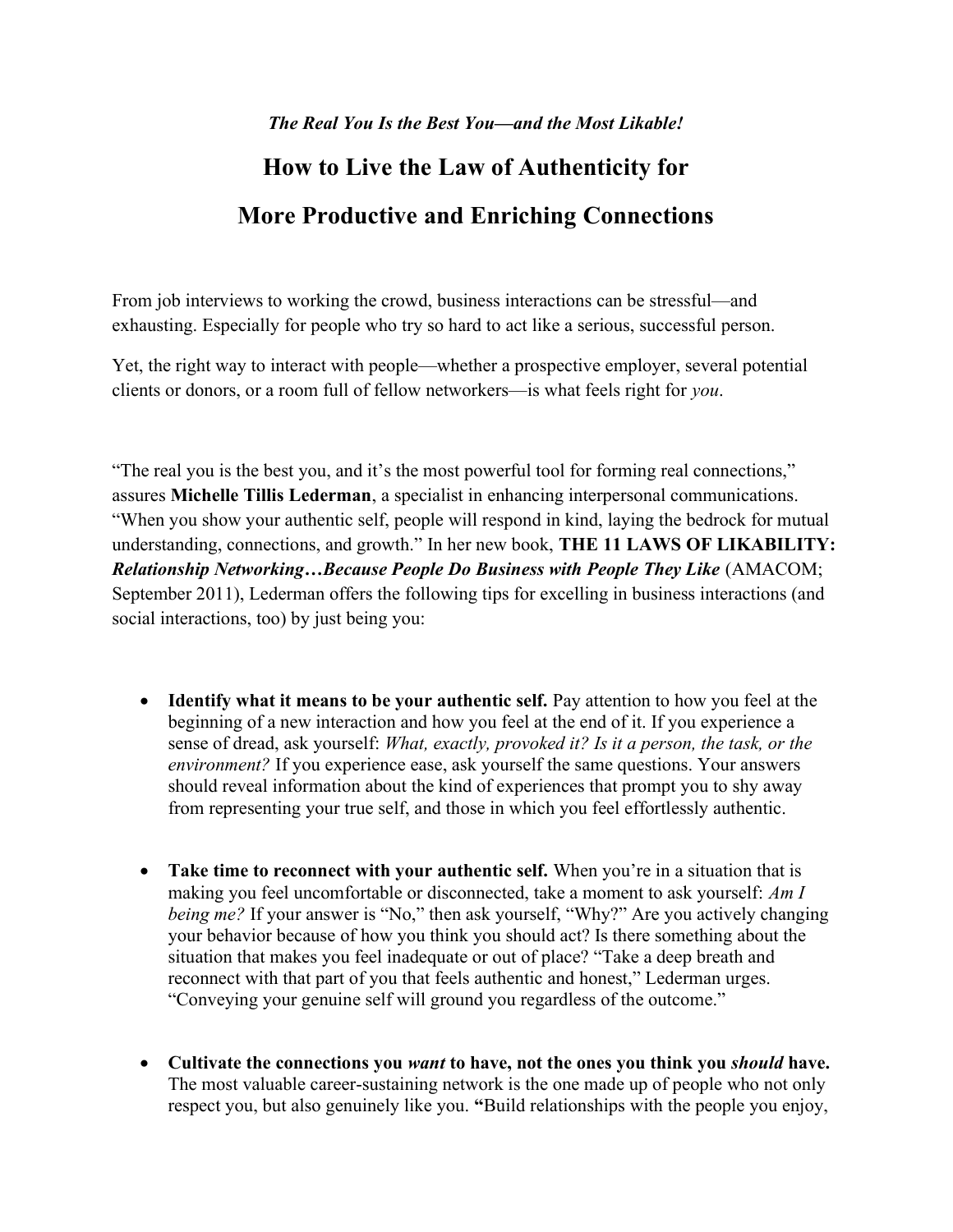based on your authentic experiences of them—that is, when you are being your authentic you," Lederman advises. "The rest will follow."

- If you can't do it and be authentic, reframe it or delete it. "Get To," "Want To," "Have To," "Should." These are the four basic attitudes everyone brings to each situation. Use them to reaffirm what is authentic for you or help you readjust your approach to let the authentic in. Whenever faced with a *Have To* or *Should* do task, convert it into something you *Get To* or *Want To* do. Consider it from a different angle, focusing on the aspects that make you feel positive and energized. Or, if the *Have To* or *Should* task isn't imperative, just hit the "delete" button. As Lederman stresses, "You have choices!"
- When you need to fake it, make it real. At work and in life, sometimes you have to deal with a person who gets under your skin or rubs you the wrong way. For goodness sake, don't plaster on a forced smile and try to hide your true feelings. Instead, look at the person with unbiased eyes and find something about him or her that you can relate to, empathize with, or admire. Identifying these traits will transform your interactions with that person. You'll gain conversational ease and more relaxed body language, coming from an authentic place. "When you can focus on what you truly do appreciate about other people, their likability—and yours—will naturally increase," Lederman assures.

# # #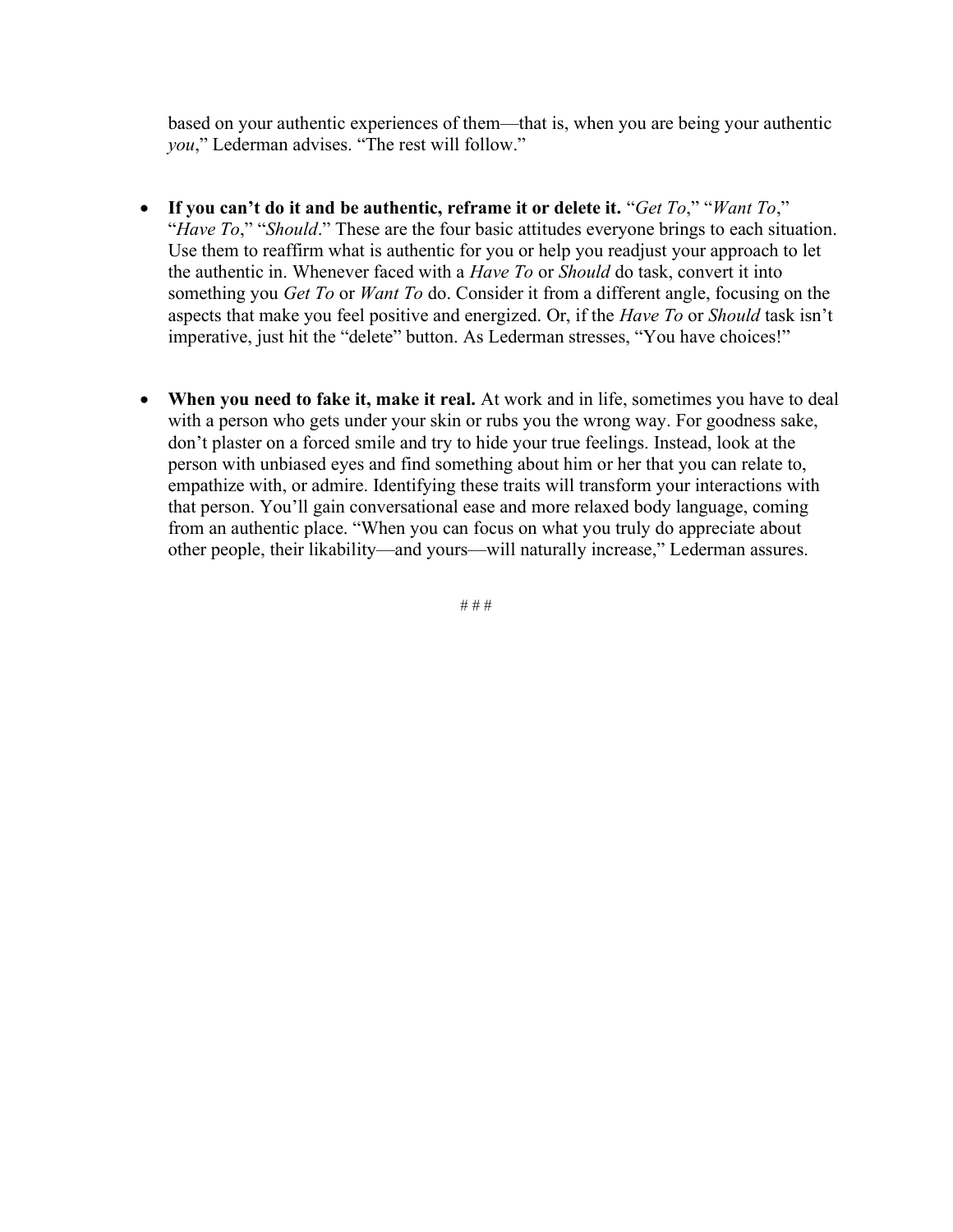#### Living the Law of Curiosity

### How to Work Your Genuine Curiosity to

### Create Powerful Business (and Personal) Connections

"Curiosity may have killed the cat, but I can tell you it never killed a conversation," attests communications expert Michelle Tillis Lederman. "In fact, showing genuine curiosity about a person's job, life, interests, opinions, or needs is a great way to start a conversation, keep it going, and create connections." In her new book, THE 11 LAWS OF LIKABILITY: Relationship Networking…Because People Do Business with People They Like (AMACOM; September 2011), Lederman offers the following tips for putting that natural curiosity to work for networking and relationship-building:

- Spark interest by being curious. What would you genuinely like to know about the person? If you're wondering about the smash hit project she led or his stellar racquetball game, why not ask? If you don't know anything at all about the person, ask general questions about the types of things you like to discover about people you meet. "Often picking one topic to pursue is all you need to get the dialogue rolling," Lederman notes.
- Open up by asking questions. Ask open-ended questions to start a conversation and keep it flowing. If possible, make your opening person- and situation-dependent. Do you work in the same industry? Then ask industry-specific questions. If you are meeting someone for the first time in an unfamiliar place, rely on the tried and true, "What do you do?" Or tweak it slightly by asking, "What field are you in?" or "What do you do when you're not working?" or even, "What do you want to do next?" "Your goal," Lederman stresses, "is to uncover what you might have in common and what value you might bring to that person."
- Ask their opinion. Asking someone's opinion of something is a surefire conversation starter. Choose whatever topic you'd like—politics, the latest news from Wall Street just make sure it's something you want to talk about, too. "If you are not genuinely curious about it you won't be fully engaged in the exchange," Lederman cautions, "and your chance of forging a real connection diminishes."
- Follow the other person's lead. Even the most curious people, full of probing questions, sometimes find themselves in conversations where they suddenly hit a brick wall. When that happens, change the course of the conversation by following the lead of the person you're talking to. "If you hit a topic and the other person's energy flags, move on to a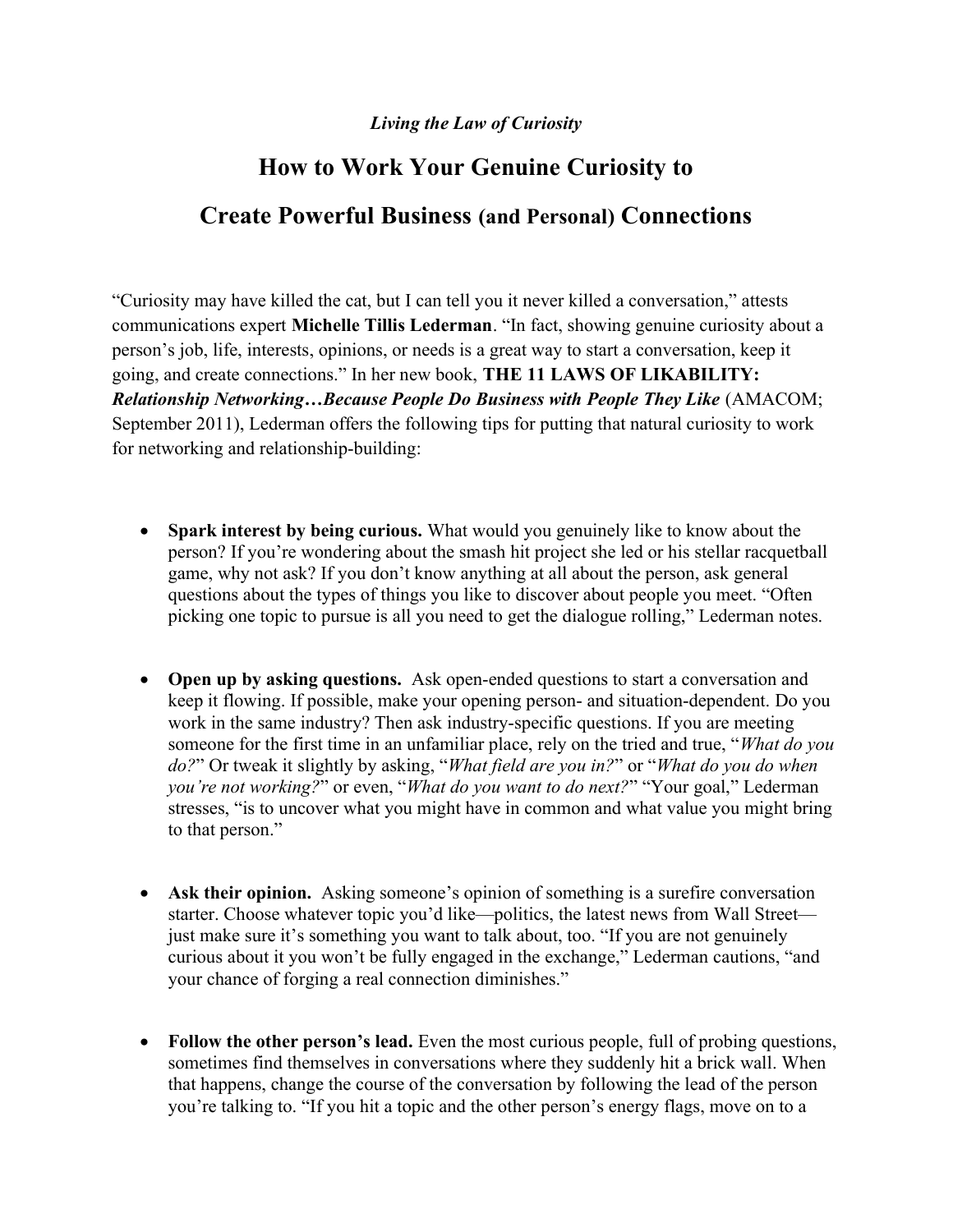new topic until you land on one that helps the dialogue flow again," Lederman suggests. "The more energetic responses you get, the better your chances for continuing to probe in ways that build connection."

-more-

- Learn the art of the probe. "Probes are excellent conversation continuers once the initial spark of dialogue has been lit," Lederman observes. There are three main types of probes. A clarifying probe effectively demonstrates that you are paying attention. Rephrase or summarize what you've heard and ask if you've understood it correctly. A rational probe seeks to understand the reasoning behind a stated choice or action; in other words, it asks "How come?" A better choice than "Why?" since it is less likely to put someone on the defensive. An *expansion probe* delves for more information about a given response, epitomized in the classic phrase, "Tell me more."
- Don't interrogate. Be careful not to let your curiosity tip over into a machine-gun questioning style. Bombarding people with rapid queries, regardless of your enthusiasm, will make them feel as if they need to protect themselves, and they'll stay guarded. "Conversations are two-sided dialogues," Lederman reminds the curious. "Sprinkling in information about yourself is important, making you more likable, increasing your chances of discovering commonalities, and making whomever you're talking to feel comfortable enough to share."
- Google with restraint. Thanks to the Internet, it's easy to search every bit of information you can before meeting a person. Yet, how genuinely curious can you be if you already know all the answers? What's more, knowing so much about a person in advance might make the actual encounter feel awkward and forced. Lederman's advice: "Do enough research that you have a solid base of background knowledge, but don't go overboard. You want there still to be plenty you want to know because, after all, this is the essence of curiosity."

# # #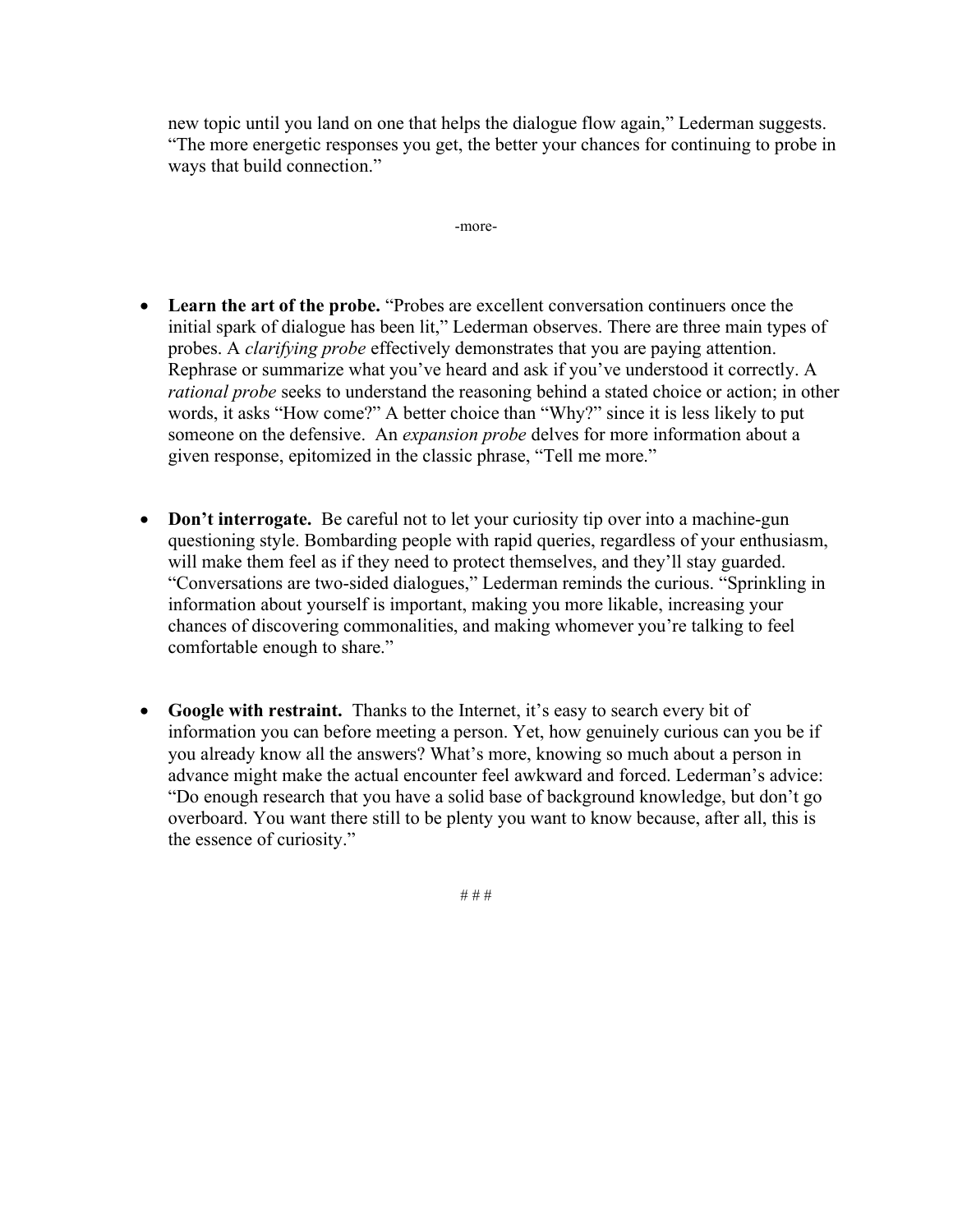### Suggested Interview Questions for Michelle Tillis Lederman,

### Author of THE 11 LAWS OF LIKABILITY

- 1. Most networking experts focus on working a room, getting in front of key people, and making every conversation strategic. How is your approach to networking dramatically different?
- 2. In THE 11 LAWS OF LIKABILITY, you affirm your belief in one of your dad's favorite sayings: "the world is a mirror." Why is this true and how does it apply to networking?
- 3. Why, even in business interactions, does likability—being liked and liking others—matter?
- 4. Different qualities make each person likable. So, why are the drivers of likability the same for all of us? How did you identify the 11 laws of likability?
- 5. Why did you decide to open your book, and establish the foundation for successful networking, with the law of *authenticity*?
- 6. As we all know, first impressions are critical. Would you share your law and a few practical tips for making a strong and positive one?
- 7. Would you explain what you mean by the law of energy?
- 8. Many people struggle with a fundamental element of starting a conversation and keeping it going: asking questions. What is your answer?
- 9. In THE 11 LAWS OF LIKABILITY, you emphasize the importance of listening-not only actively, but also on different levels. Would you explain what you mean?
- 10. Would you let the networkers out there in on how to uncover and capitalize on what they have in common with strangers?
- 11. Social networking on the Internet has become a true phenomenon. Regardless of their wild popularity, are sites like Facebook, Twitter, and LinkedIn valuable tools for business networking? How can networkers effectively use them?